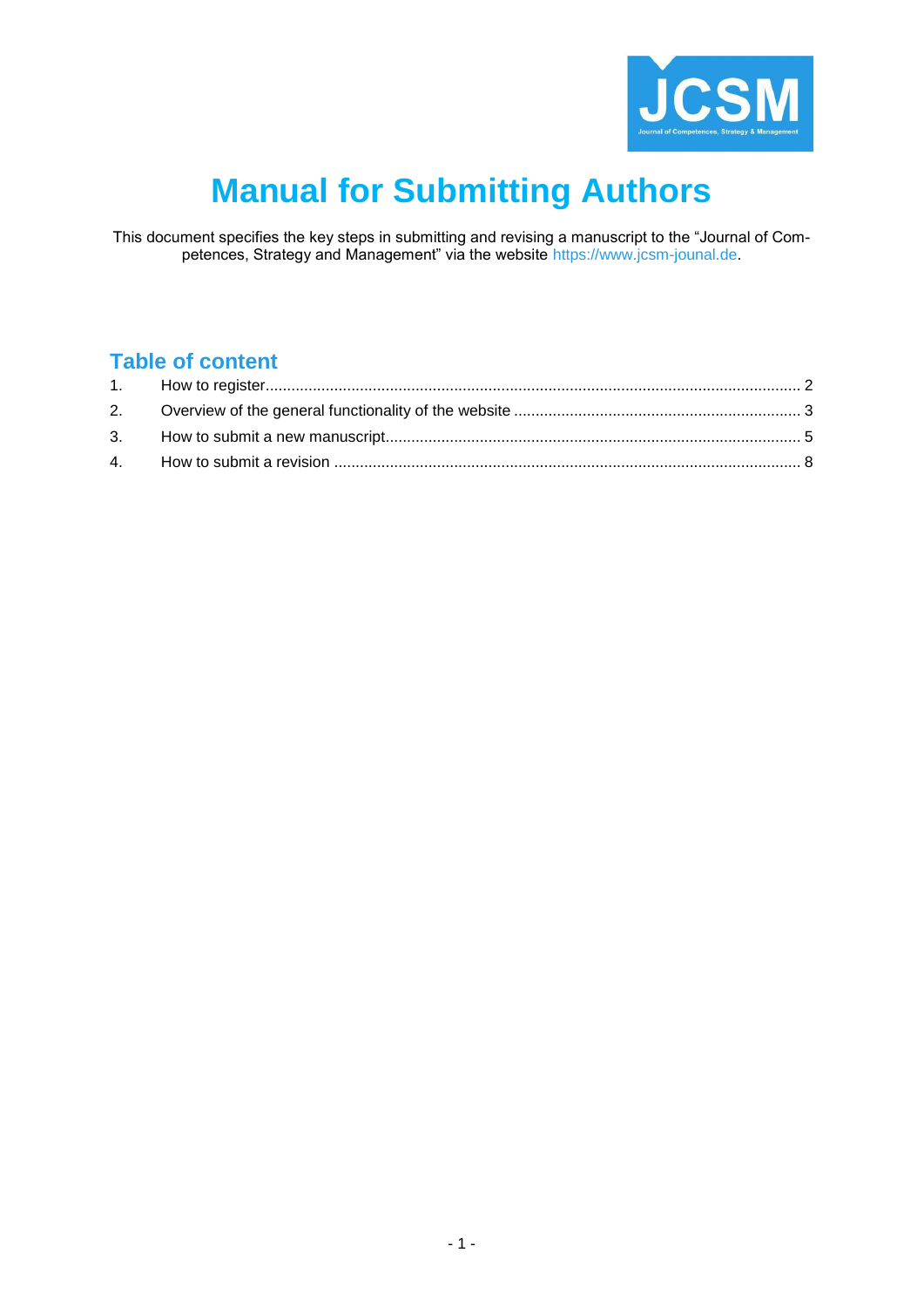

#### <span id="page-1-0"></span>**1. How to register**

To submit an article, it is necessary to register first.

Go to<https://www.jcsm-journal.de/JCSM/user/register> and create an account.

| <b>ISSUES</b> $\vee$ | ABOUT ~         | <b>SUBMISSIONS</b> | LOGIN<br><b>REGISTER</b><br>Search                    | $\mathsf{Q}$ |
|----------------------|-----------------|--------------------|-------------------------------------------------------|--------------|
|                      | Home / Register |                    |                                                       |              |
|                      |                 |                    |                                                       |              |
|                      |                 |                    | Create or Connect your ORCID iD What is ORCID?<br>(ip |              |
|                      |                 |                    | Profile                                               |              |
|                      |                 |                    | Given Name *                                          |              |
|                      |                 |                    | <b>Family Name</b>                                    |              |
|                      |                 |                    | Affiliation *                                         |              |
|                      |                 |                    | Country *<br>$\checkmark$                             |              |
|                      |                 |                    | Login                                                 |              |
|                      |                 |                    | Email *                                               |              |
|                      |                 |                    | Username*                                             |              |

As a username, we suggest using the first letter of your first name and your full last name: For example: *John Doe* → username: *jdoe*

Yes, lagree to have my data collected and stored according to the privacy statement.

 $\bigcap$  Yes, I would like to be notified of new publications and announcements.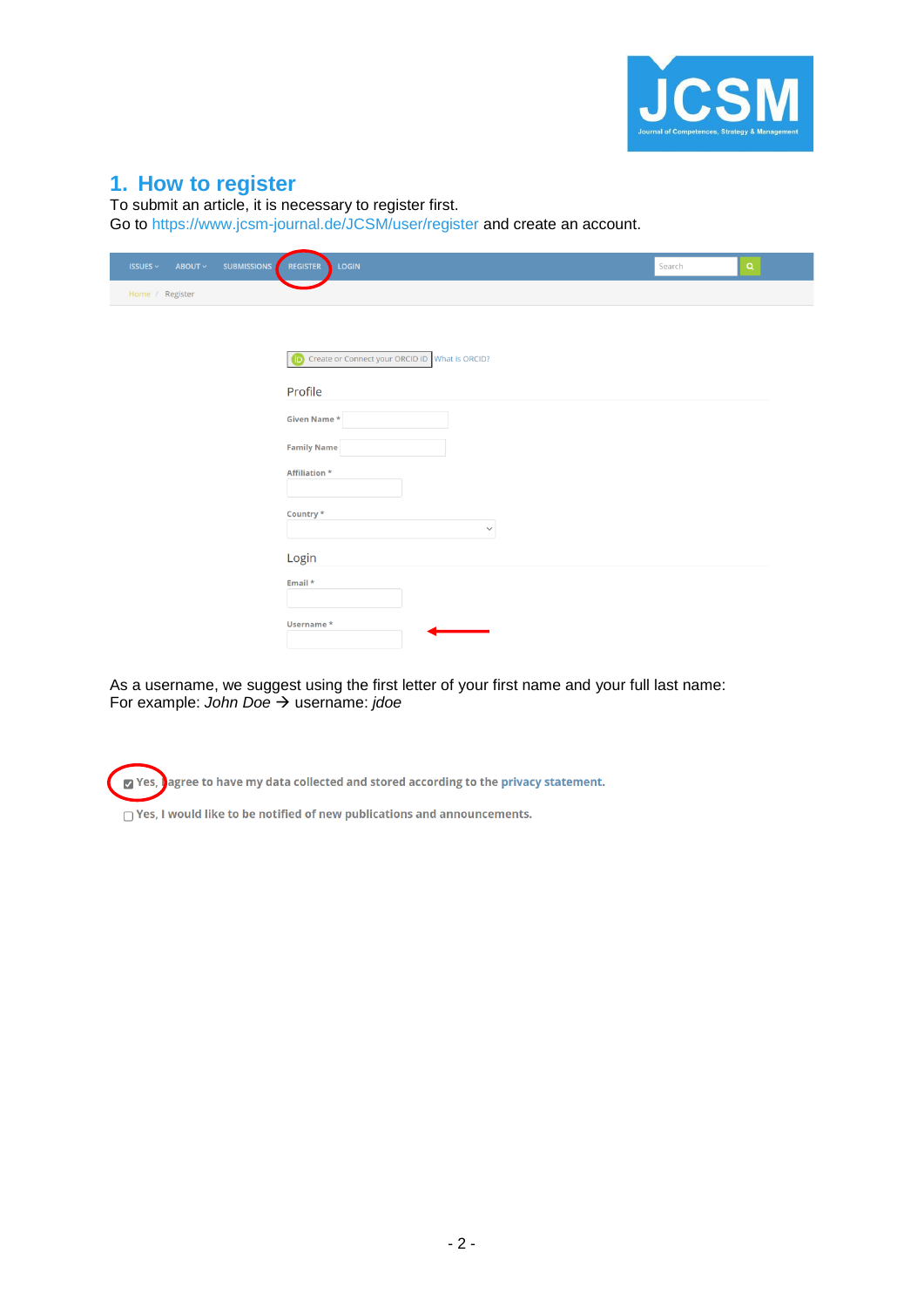

# <span id="page-2-0"></span>**2. Overview of the general functionality of the website**

This is the webpage ("**dashboard**") where you will find all the necessary functions to submit your article. To return to the dashboard, click on **Submissions** on the left side.

| Journal of Competences, Strategy & Management | Tasks <b>O</b>                             |                          |          | <b>Q</b> English<br>· View Site<br>-41 |
|-----------------------------------------------|--------------------------------------------|--------------------------|----------|----------------------------------------|
| <b>JCSM</b>                                   | Submissions<br><b>Archives</b><br>My Queue |                          |          |                                        |
|                                               |                                            |                          |          | O Help                                 |
| Submissions                                   | <b>My Assigned</b>                         |                          | Q Search | <b>New Submission</b>                  |
|                                               |                                            | No submissions found.    |          |                                        |
|                                               |                                            | Platform &               |          |                                        |
|                                               |                                            | workflow by<br>OJS / PKP |          |                                        |
|                                               |                                            |                          |          |                                        |
|                                               |                                            |                          |          |                                        |

When you click on the button **Tasks**, you find a space to manage all the tasks related to your submission.

| <b>Tasks</b><br>$\mathbf{0}$     |  |
|----------------------------------|--|
| No Items                         |  |
| <b>Mark New Mark Read Delete</b> |  |
| 0 - 0 of 0 items                 |  |

**My Queue** shows all the articles you have already started to submit and the stages your submissions are in.

| <b>Submissions</b>                 |                       |             |                       |
|------------------------------------|-----------------------|-------------|-----------------------|
| <b>Archives</b><br><b>My Queue</b> |                       |             | <b>O</b> Help         |
|                                    |                       |             |                       |
| <b>My Assigned</b>                 |                       | Q<br>Search | <b>New Submission</b> |
|                                    |                       |             |                       |
|                                    | No submissions found. |             |                       |
|                                    |                       |             |                       |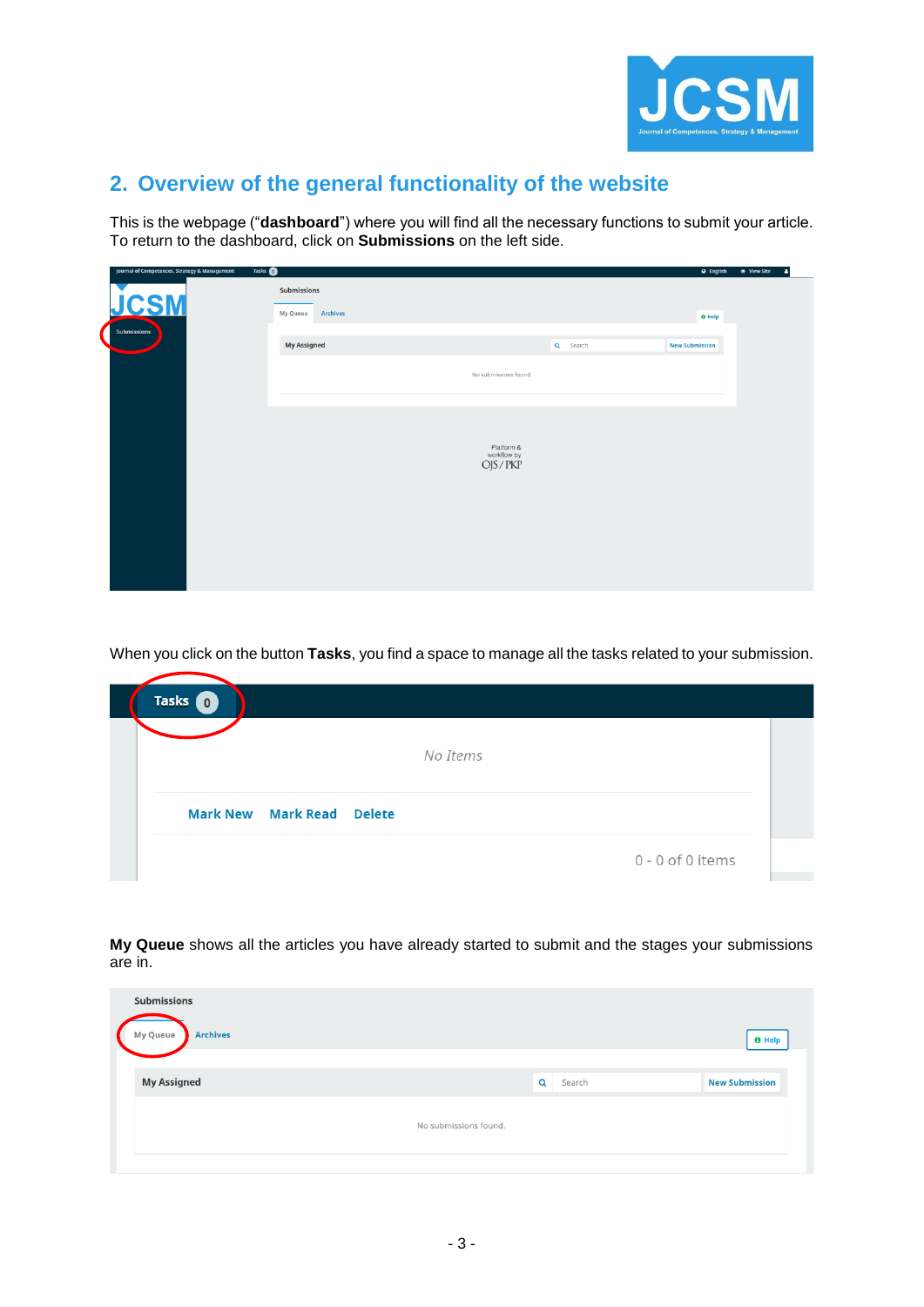

**Archives**: This tab provides information about any submissions that have been published or declined, i.e., these submissions are no longer undergoing the editorial workflow.

With the help of the search option, you can find submissions (for example by title, authors etc.).

| <b>Submissions</b><br>My Queue<br><b>Archives</b> |                       |             | <b>O</b> Help         |
|---------------------------------------------------|-----------------------|-------------|-----------------------|
| <b>Archived Submissions</b>                       |                       | Q<br>Search | <b>New Submission</b> |
|                                                   | No submissions found. |             |                       |
|                                                   |                       |             |                       |

The button **View Site** leads you to the journal homepage.

| <b>O</b> English | <b>● View Site</b> |  |
|------------------|--------------------|--|
|                  |                    |  |
|                  |                    |  |

To go back to the dashboard, click on your username and then on Dashboard.

| $ISSUES \sim$ | $ABOUT \sim$ | <b>SUBMISSIONS</b>                      |                             |
|---------------|--------------|-----------------------------------------|-----------------------------|
|               |              | Home / Journal of Competences, Strategy | Dashboard 0                 |
|               |              |                                         | <b>View Profile</b>         |
|               |              |                                         | Logout<br>ABOUT THE JOURNAL |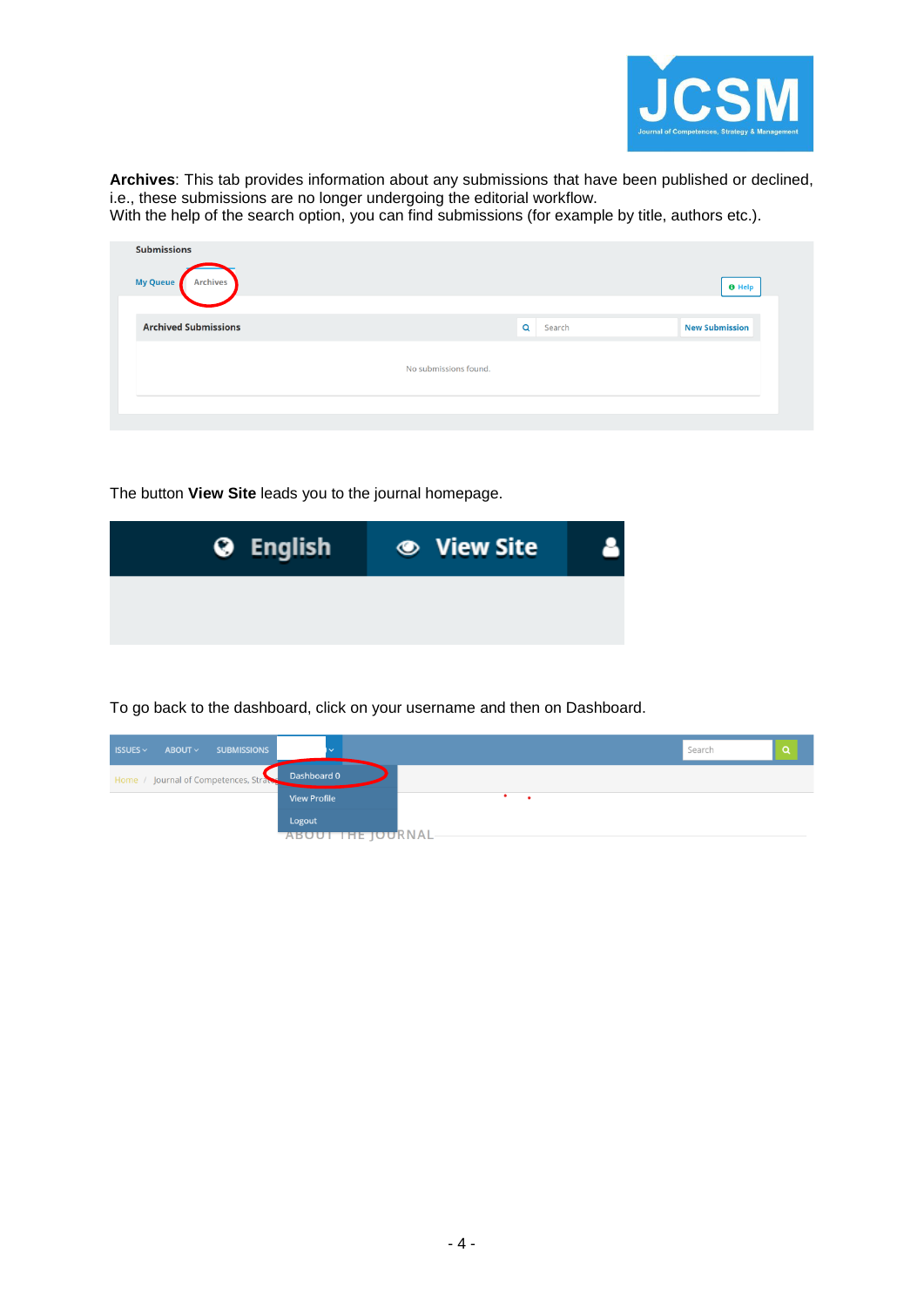

# <span id="page-4-0"></span>**3. How to submit a new manuscript**

Please first ensure that your manuscript adheres to the **author guidelines**. You can find the author guidelines here:

| <b>ISSUES <math>\sim</math></b> | $ABOUT \sim$             | <b>SUBMISSIONS</b> | MPHAN2 0 $\vee$                                                                             | Search |  |
|---------------------------------|--------------------------|--------------------|---------------------------------------------------------------------------------------------|--------|--|
| Home /                          | About The Journal        |                    |                                                                                             |        |  |
|                                 | <b>Author Guidelines</b> |                    |                                                                                             |        |  |
|                                 | <b>Privacy Statement</b> |                    |                                                                                             |        |  |
|                                 | Contact                  |                    | <b>AUTHOR GUIDELINES</b>                                                                    |        |  |
|                                 |                          |                    | . Authors are requested to submit their manuscripts electronically via the journal website. |        |  |

To start a new submission, log in or register and click on **New Submission**.

| <b>Submissions</b>                 |                       |                       |
|------------------------------------|-----------------------|-----------------------|
| <b>Archives</b><br><b>My Queue</b> |                       | <b>O</b> Help         |
|                                    |                       |                       |
| <b>My Assigned</b>                 | $\alpha$<br>Search    | <b>New Submission</b> |
|                                    | No submissions found. |                       |
|                                    |                       |                       |
|                                    |                       |                       |
|                                    |                       |                       |

Agree to the submission requirements and the privacy statement.

|                      |                                                                                                                                 | 3. Enter Metadata | <b>4. Confirmation</b> | <b>5. Next Steps</b> |  |
|----------------------|---------------------------------------------------------------------------------------------------------------------------------|-------------------|------------------------|----------------------|--|
|                      | <b>Submission Requirements</b><br>You must read and acknowledge that you've completed the requirements below before proceeding. |                   |                        |                      |  |
|                      | The article has not yet been published and has not been submitted to any other journal.<br>The file format is pdf.              |                   |                        |                      |  |
| $\blacktriangledown$ | The text has been formatted according to the author guidelines.                                                                 |                   |                        |                      |  |
|                      | 7 There are no conflicts of interest for the authors (such as a business interest with the help of the article).                |                   |                        |                      |  |
|                      |                                                                                                                                 |                   |                        |                      |  |
| D.                   | $\bullet$ B $I$ $\sqcup$ $\circ$ $\gg$ $\circ$ $\boxtimes$ $\boxtimes$ $\sqcup$                                                 |                   |                        |                      |  |
|                      |                                                                                                                                 |                   |                        |                      |  |
|                      |                                                                                                                                 |                   |                        |                      |  |
|                      |                                                                                                                                 |                   |                        |                      |  |
|                      |                                                                                                                                 |                   |                        |                      |  |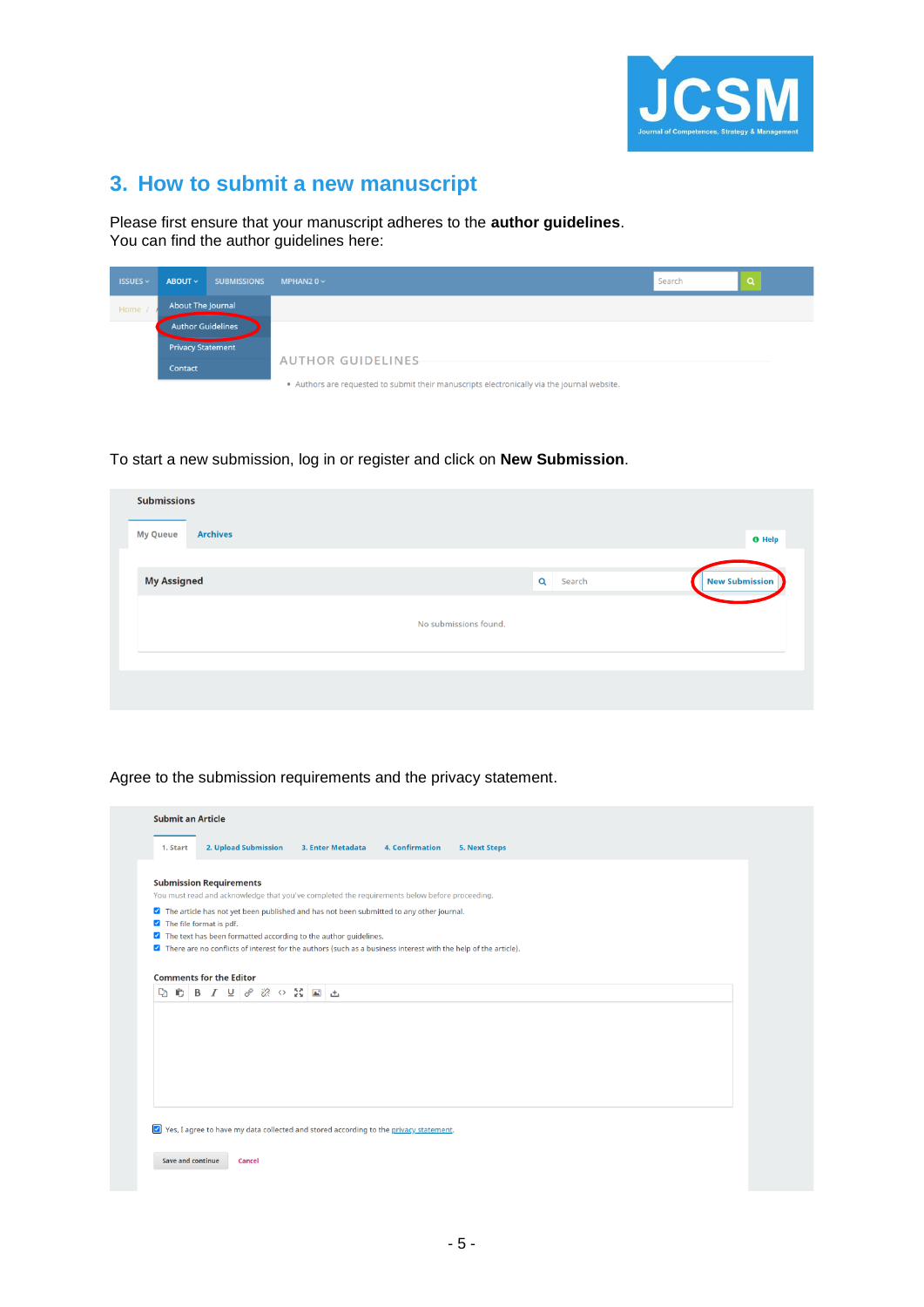

Select the article component. Please upload your letter to the editors as "Letter to the Editor." Please also read through the notes regarding blind reviews.

|                                  | <b>Upload Submission File</b> |            |   |  |  |  |  |  |
|----------------------------------|-------------------------------|------------|---|--|--|--|--|--|
| 1. Upload File                   | <b>2. Review Details</b>      | 3. Confirm |   |  |  |  |  |  |
| Article Component *              |                               |            |   |  |  |  |  |  |
| Article Text and Appendix        |                               |            | ╰ |  |  |  |  |  |
| Select article component         |                               |            |   |  |  |  |  |  |
| <b>Article Text and Appendix</b> |                               |            |   |  |  |  |  |  |
| Letter to the Editor             |                               |            |   |  |  |  |  |  |
| <b>Others</b>                    |                               |            |   |  |  |  |  |  |
|                                  |                               |            |   |  |  |  |  |  |
| Ensuring a Blind Review          |                               |            |   |  |  |  |  |  |
| Continue                         | Cancel                        |            |   |  |  |  |  |  |

Upload your files, click on Continue and follow the steps the webpage proposes.

| <b>Upload Submission File</b>                            |                    |  |  |  |  |  |  |
|----------------------------------------------------------|--------------------|--|--|--|--|--|--|
| 1. Upload File<br><b>2. Review Details</b><br>3. Confirm |                    |  |  |  |  |  |  |
| Article Component *                                      |                    |  |  |  |  |  |  |
| Article Text and Appendix                                |                    |  |  |  |  |  |  |
| Drag and drop a file here to begin upload                | <b>Upload File</b> |  |  |  |  |  |  |
| <b>Ensuring a Blind Review</b>                           |                    |  |  |  |  |  |  |
| Continue<br>Cancel                                       |                    |  |  |  |  |  |  |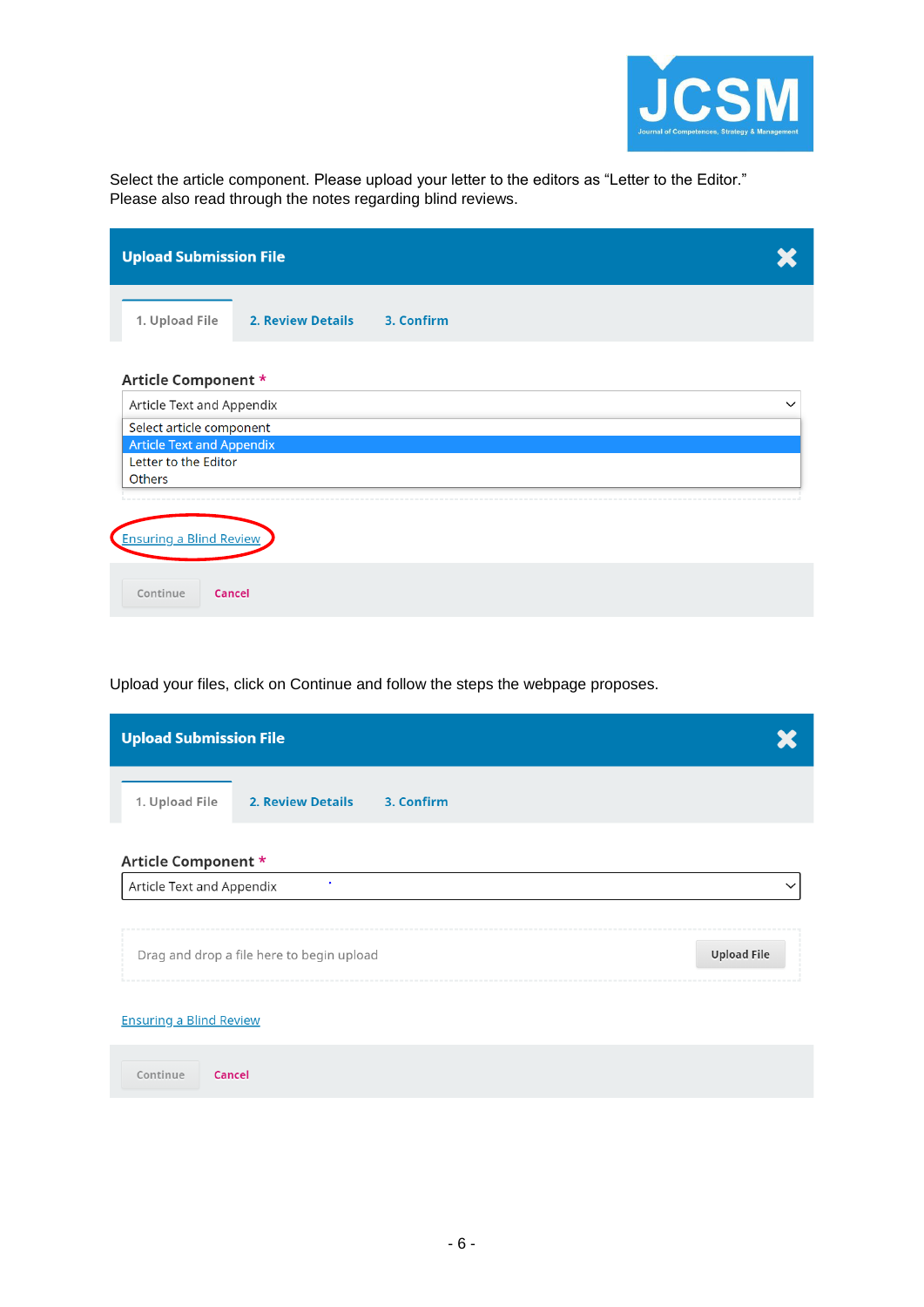

Fill out the following fields with \* by adding submission details, such as abstract and title.

|                  | <b>Submit an Article</b> |                      |  |         |                   |  |                        |                      |  |  |  |  |  |  |
|------------------|--------------------------|----------------------|--|---------|-------------------|--|------------------------|----------------------|--|--|--|--|--|--|
| 1. Start         |                          | 2. Upload Submission |  |         | 3. Enter Metadata |  | <b>4. Confirmation</b> | <b>5. Next Steps</b> |  |  |  |  |  |  |
| <b>Prefix</b>    |                          |                      |  | Title * |                   |  |                        |                      |  |  |  |  |  |  |
| Examples: A, The |                          |                      |  |         |                   |  |                        |                      |  |  |  |  |  |  |
| Subtitle         |                          |                      |  |         |                   |  |                        |                      |  |  |  |  |  |  |
|                  |                          |                      |  |         |                   |  |                        |                      |  |  |  |  |  |  |
| Abstract *       |                          |                      |  |         |                   |  |                        |                      |  |  |  |  |  |  |

#### Finish your submission.

| <b>Submit an Article</b> |                                       |                   |                 |                                                                                                                                                                     |
|--------------------------|---------------------------------------|-------------------|-----------------|---------------------------------------------------------------------------------------------------------------------------------------------------------------------|
| 1. Start                 | 2. Upload Submission                  | 3. Enter Metadata | 4. Confirmation | 5. Next Steps                                                                                                                                                       |
|                          |                                       |                   |                 |                                                                                                                                                                     |
|                          | are ready, click "Finish Submission". |                   |                 | Your submission has been uploaded and is ready to be sent. You may go back to review and adjust any of the information you have entered before continuing. When you |
| <b>Finish Submission</b> | Cancel                                |                   |                 |                                                                                                                                                                     |
|                          |                                       |                   |                 |                                                                                                                                                                     |

Congratulations! **Submission completed!**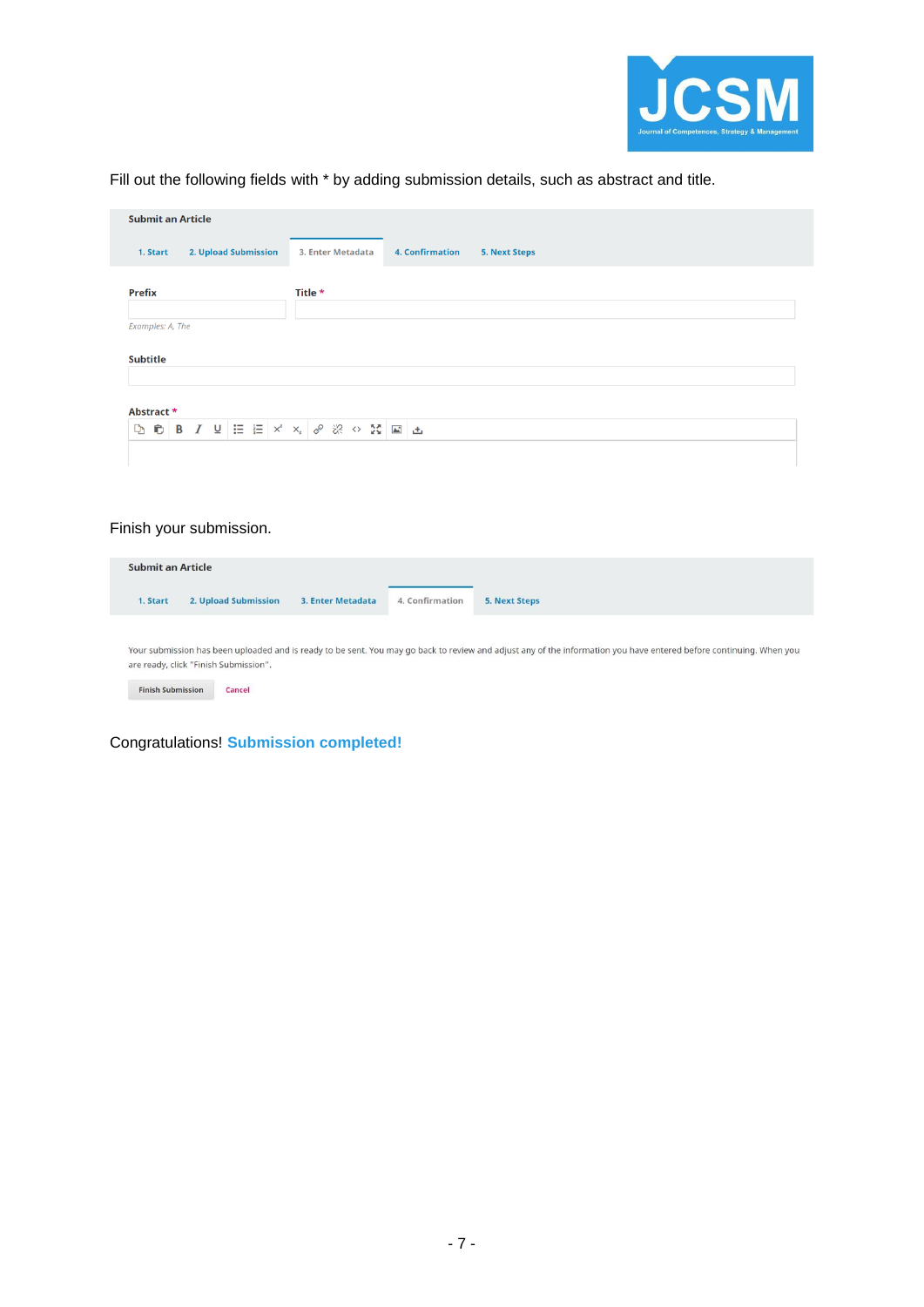

## <span id="page-7-0"></span>**4. How to submit a revision**

During the **review stage**, following your submission, the editors assign reviewers to your manuscript. Generally, the review stages begin in *Round 1*. If the editors request changes in the manuscript, further rounds will be initiated. In order to upload your revised manuscript, click "Upload File."

| 26/<br>$/$ test                                                                       | Library<br><b>Upload File</b> |
|---------------------------------------------------------------------------------------|-------------------------------|
| Workflow<br><b>Publication</b>                                                        |                               |
| <b>Submission</b><br><b>Copyediting</b><br><b>Review</b><br><b>Production</b>         |                               |
| Round 1                                                                               |                               |
| <b>Round 1 Status</b><br>The submission must be resubmitted for another review round. |                               |
| <b>Notifications</b>                                                                  |                               |
| [JCSM] Editor Decision                                                                | 2021-05-22 03:31 PM           |
| <b>Upload Review File</b>                                                             |                               |
| 1. Upload File<br><b>2. Review Details</b><br>3. Confirm                              |                               |
| Article Component *                                                                   |                               |
| Article Text and Appendix                                                             |                               |
|                                                                                       |                               |
| Article Text and Appendix, Test reviewed.pdf<br>✔                                     | <b>Change File</b>            |
| <b>Ensuring a Blind Review</b>                                                        |                               |
| Continue<br><b>Cancel</b>                                                             |                               |